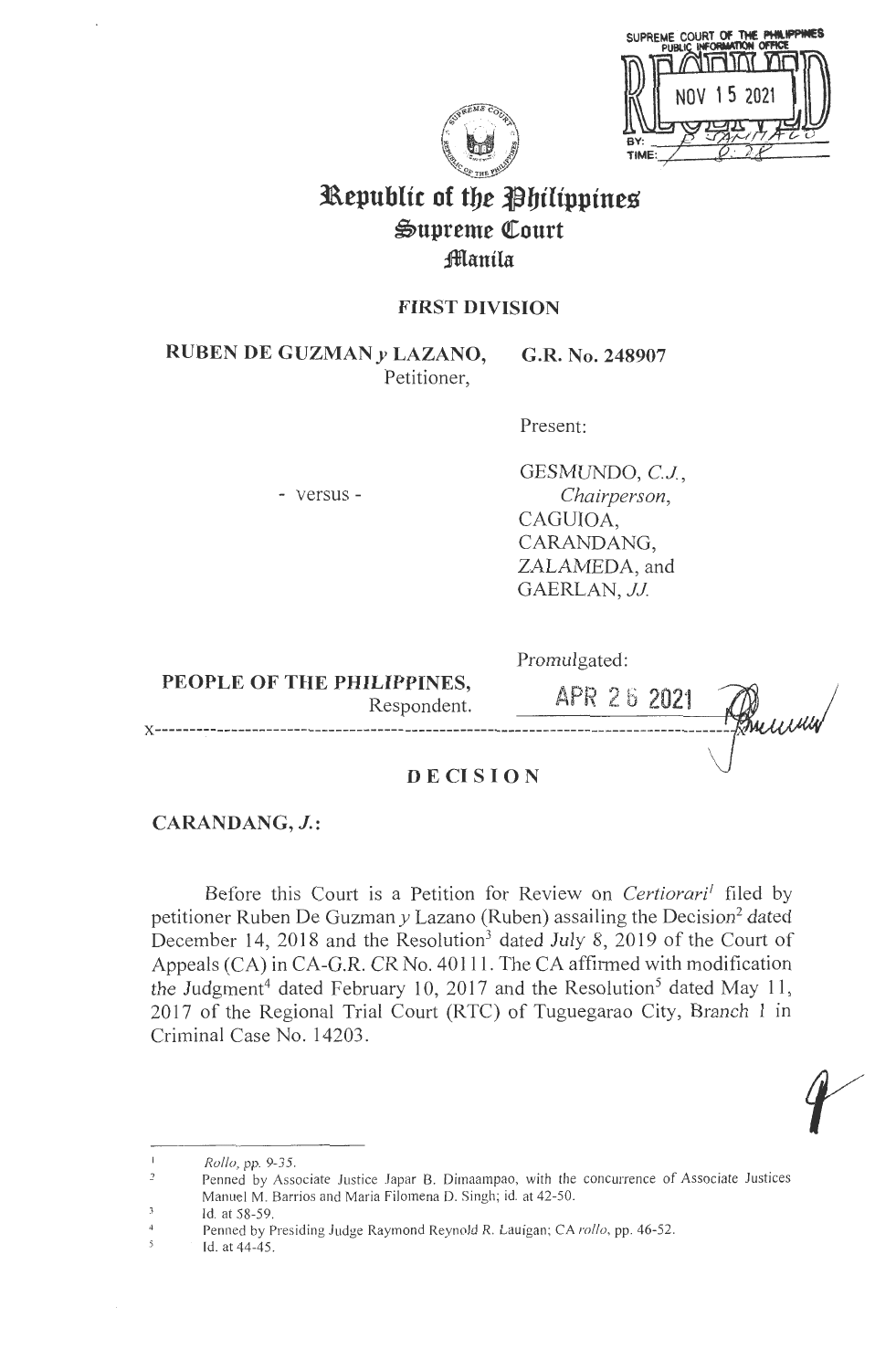#### Antecedents

Ruben was charged with violation of Presidential Decree No. **(PD)**  1866, as amended by Republic Act No.  $(R.A.)$  8294 in an Information<sup>6</sup> dated April 25, 2011 that provides:

> That on or about December 25, 2010 in the municipality of Emile, province of Cagayan and within the jurisdiction of this Honorable Court, the said accused RUBEN DE GUZMAN Y LAZANO without authority, did, then and there willfully, unlawfully, and feloniously have in his possession and under his control and custody an unlicensed firearm particularly described as a M16 Baby Armalite, Caliber 5.56mm, with magazine and seventeen (17) rounds of live ammunitions bearing Serial Number 418831 which the herein accused possess and carried outside of his residence without first securing the necessary license and/or permit from lawful government agency.

#### Contrary to law. 7

Ruben was arraigned on September 21, 2011 and pleaded not guilty.<sup>8</sup> During the pre-trial on April 25, 2012, the parties admitted the following facts:

- 1. The identity of the accused Ruben de Guzman y Lazo;
- 2. The presence of the accused in Emile, Cagayan on December 25, 2010;
- 3. That the accused was subjected to Inquest Proceedings;
- 4. That the accused requested for the conduct of a regular preliminary investigation and waived his right under Article 125 of the Revised Penal Code;
- 5. That the accused did not file his counter-affidavit;
- 6. Thdt Roman Jarquio is the brother of Dionisio Jarquio;
- 7. That Dionisio Jarquio is a former barangay captain of Roma, Emile, Cagayan;
- 8. That Dionisio Jarquio was defeated during the 2010 barangay election by the new barangay captain Gener Lozano;
- 9. That the accused is with Jose Jarquio on December 25, 2010 at around 7·00 o'clock in the evening;
- l 0. That Jose Jarquio is a barangay tanod of Roma, Emile, Cagayan;
- 11. That Nicanor Anog resides in a place far from the place of the residence of ex-barangay captain Dionisio Jarquio;
- 12. That Dionisio Jarquio is the owner of a .45 caliber pistol;
- 13. That Ruben de Guzman was brought to the hospital for medical treatment;
- 14. That the subject armalite was surrendered by Dioniso Jarquio and Ramil Pajar to the COMPAC Roma through POI Callueng in the evening of December 25, 2010;
- 15. The report of the incident, the entry of the same in the police blotter and that the subject firearm is not licensed

6

·< ~ ' . .-'

Records, pp. 1-2.

 $\overline{7}$ ld. at 1.

 $\mathbf{g}$ CA *rollo,* p. 44.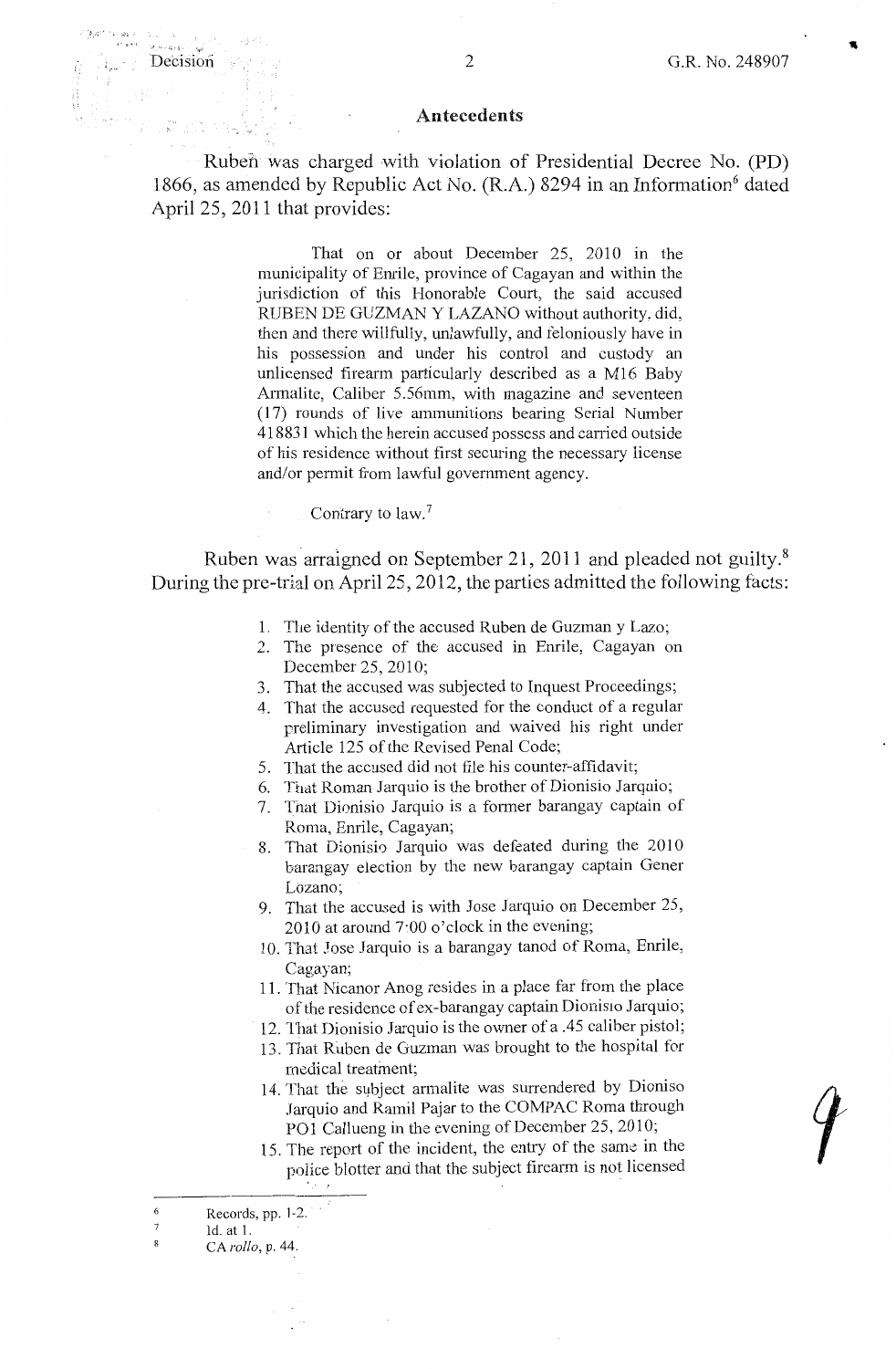and likewise the turned over of the said firearm to Pros. Frederick Aquino.<sup>9</sup>

The testimonies of PO3 Jeffrey Palattao, SPO2 George Calimag, PO1 Rodrigo Sarmiento, and Prosecutor Frederick Aquino were dispensed in consideration of the admissions made, specifically No. 15 thereof.<sup>10</sup>

The prosecution presented the following as its witnesses: (1) Dionisio Jarquio (Dionisio); (2) Ramil Pajar (Ramil); (3) SPO3 George Calimag (SPO3 Calimag); and (4) PO1 Manolito Callueng (PO1 Callueng).<sup>11</sup> According to respondent, on December 25, 2010, Dionisio was watching television at home when his son Dionisio Jones Jarquio (Jones) told him that Ruben and Jose Jarquio (Jose) threatened to shoot him. Dionisio responded that they might have been joking. When Ruben and Jose passed by, Dionisio went after them. At the highway, he confronted Ruben regarding the threat made to Jones. Ruben said that he was just joking. Dionisio then noticed a baby armalite hanging on Ruben's body so he tried to get it. Dionisio and Ruben grappled over the firearm. Meanwhile, Ramil, upon the request of Jones, proceeded to the highway and saw Dionisio and Ruben grappling for the firearm. He positioned himself behind Ruben and was able to take the firearm. Ruben ran away. Dionisio tried to chase him but to no avail. <sup>12</sup>

Dionisio and Ramil proceeded to the *pulisya ti umili* (PTU) in Roma and turned over the firearm to PO1 Callueng.<sup>13</sup> PO1 Callueng turned over the firearm with magazine and live ammunitions to a certain SPO3 Asuncion at the PTU Roma. 14 SPO3 Calimag marked the firearm in the presence of Dionisio and Ramil. He brought the items to the Enrile Police Station and recorded it in the police blotter.<sup>15</sup> When Ruben arrived in the evening, he was arrested. <sup>16</sup>

The parties admitted the following: (I) that SPO4 Marcelo Baccay (SPO4 Baccay) is a member of the Philippine National Poiice (PNP) Enrile Police Station on December 25, 2010; (2) that he led the team purposely to respond to the incident that transpired at Barangay (Brgy.) Roma, Enrile, Cagayan in the evening of December 25, 2010; (3) he will testify as to the fact that transpired during the incident; and (4) that he will identify Ruben and the Certification of Police Blotter. 17 SPO4 Baccay identified Ruben, the firearm, the ammunitions, and the Affidavit of Arrest when he appeared before the court. <sup>18</sup>

9 Records, pp. 90-91.

10 Id. at 8&.

II CA *rollo*, p. 47.

12 *Rollo,* p. 44.

13 Id.

14 CA *rollo,* p. 48 ..

15 Id. at 47.

16 TSN dated July 18, 2012, p. 11.

17 Records, p. 121

I 8 CA *rollo,* p. 47.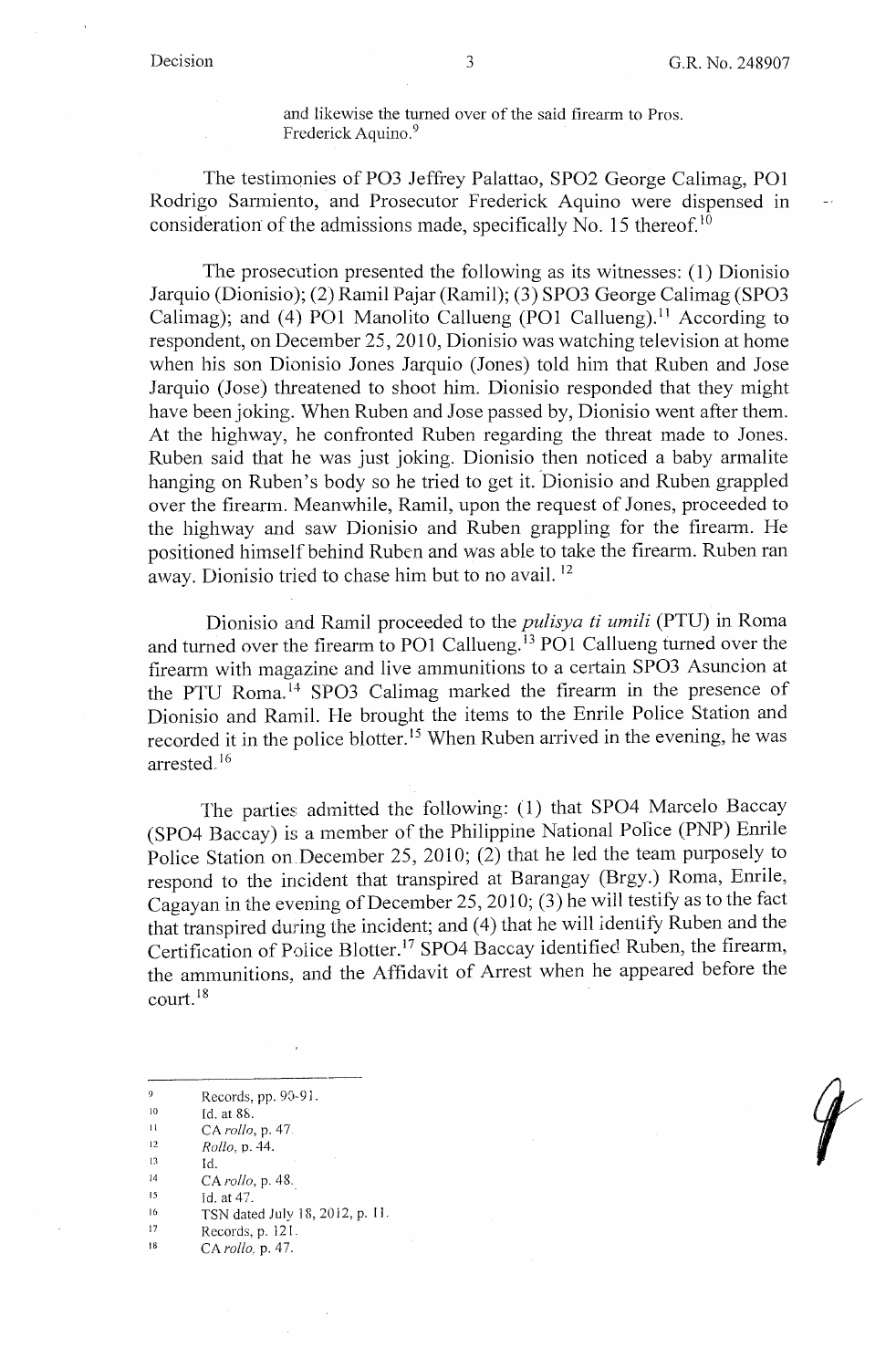..

 $\blacksquare$ 

Ruben testified for his defense along with the following: (1) Silverio Severo (Silverio); (2) Felisa Zingapan (Felisa); and (3) Dr. Ramby Danao (Dr. Danao).<sup>19</sup> Ruben claimed that on December 25, 2010, he was roving as the Chief Brgy. Tanod of Roma, Norte, Enrile, Cagayan together with Brgy. Tanod Jose. They were on their way home when Ruben saw Dionisio talking to Silverio. After they passed by, Dionisio poked a caliber .45 gun at him and threatened to kill him. George Jarquio (George) and Roman Jarquio (Roman) then proceeded to maul and strike him with a long firearm. Dionisio only ordered them to stop when he saw blood oozing down Ruben's face. Brgy. Captain Gener Lozano (Brgy. Cpt. Lozano) brought Ruben to the hospital. Thereafter, Ruben went to the police station to report the incident. However, he was arrested for illegal possession of a firearm that was surrendered by Dionisio.<sup>20</sup> Ruben claimed that Dionisio held a grudge against him because he was a supporter of Brgy. Cpt. Lozano who defeated Dionisio in the barangay elections. 21

Silverio corroborated Ruben's testimony and said that on December 25, 2010, he was at home when he heard somebody screaming. He went out and saw Dionisio armed with a caliber .45 gun. Ruben was being held by George<sup>22</sup> and was oozing with blood.23 Dionisio told George to release Ruben because he might die.<sup>24</sup> Once he was released, Ruben ran away.<sup>25</sup> Felisa also testified that she saw Dionisio with the firearm subject of this case hanging on his shoulders on the day of the incident. Dionisio usually had the firearm when he was still the barangay captain. Later on, Ruben arrived while she was cooking. His face was oozing with blood.<sup>26</sup>

Dr. Danao testified that he examined Ruben at 9 :00 p.m. 27 on December 25, 2010 in the Emergency Room of the Cagayan Valley Medical Center. He found a two-centimeter lacerated wound on the right eyebrow of Ruben.<sup>28</sup> Dr. Danao issued a Medico-Legal Certificate<sup>29</sup> stating his findings.

### **Ruling of the Regional Trial Court**

On February 10, 2017, the RTC rendered its Judgment<sup>30</sup> as follows:

**WHEREFORE, the Court finds the accused RUBEN DE GUZMAN y LAZANO** *GUILTY BEYOND REASONABLE DOUBT* **of the CRIME OF VIOLATION OF PRESIDENTIAL DECREE 1866 as amended by REPUBLIC ACT NO. 8294, and, applying** 

Id.

22

30 CA *rollo,* pp. 46-52.

<sup>19</sup>  ld. at 48-49.

<sup>20</sup>  *Rollo.* pp. 44-45.

<sup>21</sup>  CA *rollo*, p. 48.

<sup>23</sup>  TSN dated April I, 2014, p. 8.

<sup>24</sup>  CA *rollo,* p. 48.

<sup>25</sup>  TSN dated April I, 2014, p. 8.

<sup>26</sup>  CA *rollo,* p. 48.

<sup>27</sup>  TSN dated May 31, 2016, p. 4.

<sup>28</sup>  CA *rollo,* p. 49.

<sup>29</sup>  Records, p. 153.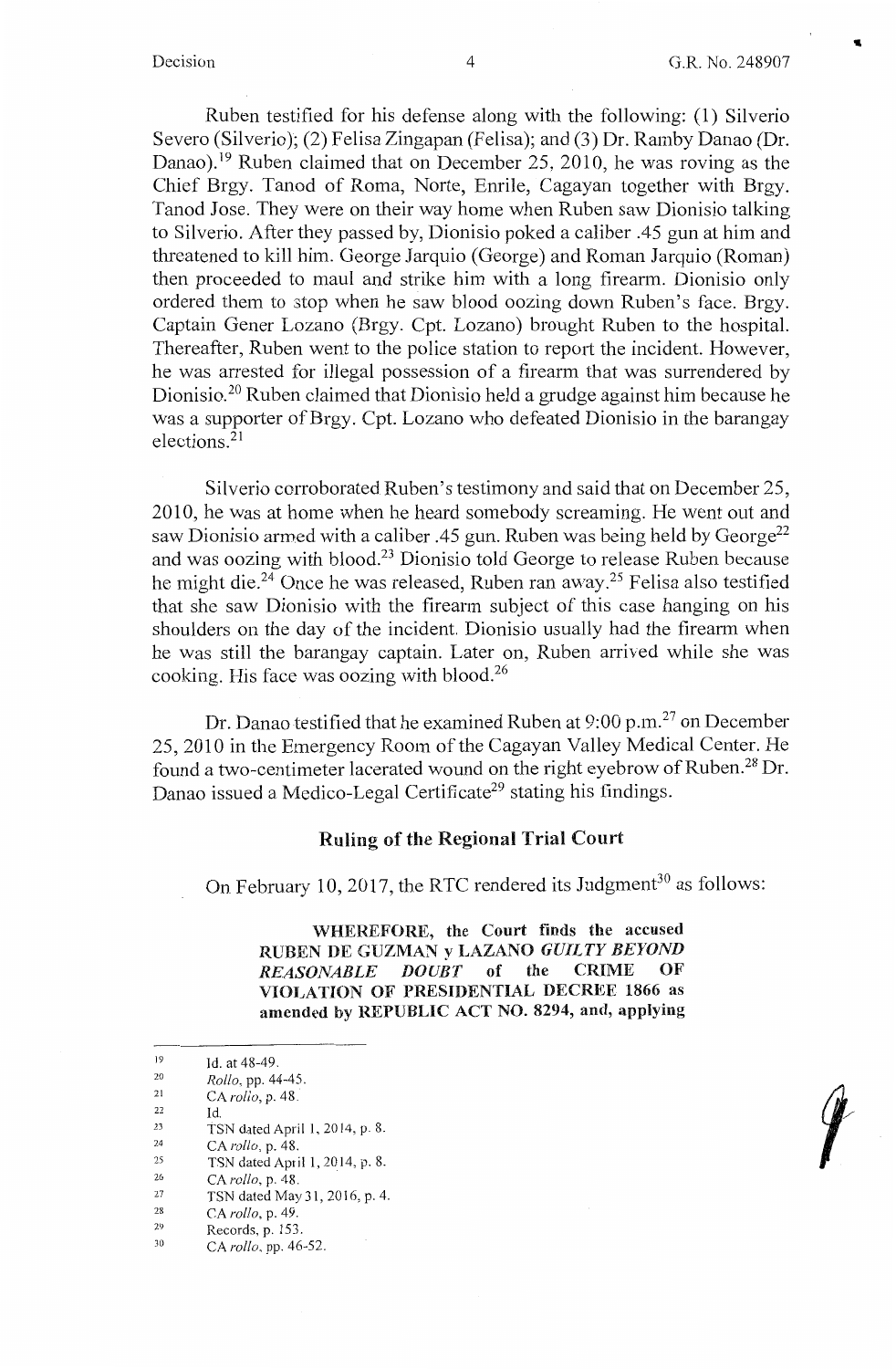**the Indeterminate Sentence Law, hereby sentences him to suffer a penalty of imprisonment of Six (6) Years and One (1) day to Eight (8) Years and to pay a fine of P30,000.00 Pesos.** 

**The M16 Baby Armalite with magazine and the 17 rounds of live ammunitions presented before the Court are hereby forfeited and confiscated in favor of the government and the Branch Clerk of Court is hereby directed to immediately deliver the said items to the PNP Firearms and Explosives Office, Camp Crame, Quezon City through the Office of the PNP Regional Director, PNP Regional Office No. 2, Camp Adduru, Tuguegarao City for proper disposition and for the latter office to make a report to this Court within 30 days from receipt thereof.** 

**SO ORDERED.<sup>31</sup>**(Emphasis and italics in the original.)

The RTC gave weight to the testimonies of Dionisio and Ramil. Dionisio testified that when he saw Ruben with the firearm, he was compelled to take it. Ruben and Dionisio grappled for the firearm. Dionisio's testimony was corroborated by Ramil who testified that he grabbed the firearm from Dionisio. He had to pull it upward because it had a sling and was hanging on Ruben's body. This shows that Ruben had full and complete possession and control over the firearm. 32

Both Dionisio and Ramil identified Ruben and the firearm in court. Dionisio and Ramil did not have any motive to lie. They only saw Ruben with a fireann by chance. In addition, the incident was recorded in the police blotter. Ramil and Dionisio immediately surrendered the firearm to PO1 Callueng at the PTU Roma.<sup>33</sup>

The RTC noted that Ruben never categorically denied that he owns the firearm and that it was taken from him during testimony. 34 When he was at the Enrile Police Station, he did not confront Dionisio and Ramil. In addition, he did not file any case against them or execute a counter-affidavit. Ruben did not present any evidence to prove his claim that Dionisio had ill feelings against him because of his support for the candidate who opposed and won against the latter in the election for barangay captain.<sup>35</sup>

Silverio's testimony is bereft of any claim that Ruben was not in possession of a firearm on the day of the incident. With respect to Felisa, her claim that she saw Dionisio in possession of the loose firearm subject matter of the case was contradicted by Ruben and Silverio who said that Dionisio

<sup>&</sup>lt;sup>31</sup> Id. at 52.<br><sup>32</sup> Id. at 50.

*<sup>33</sup>* Id. 34 Id. 35 Id. at 51.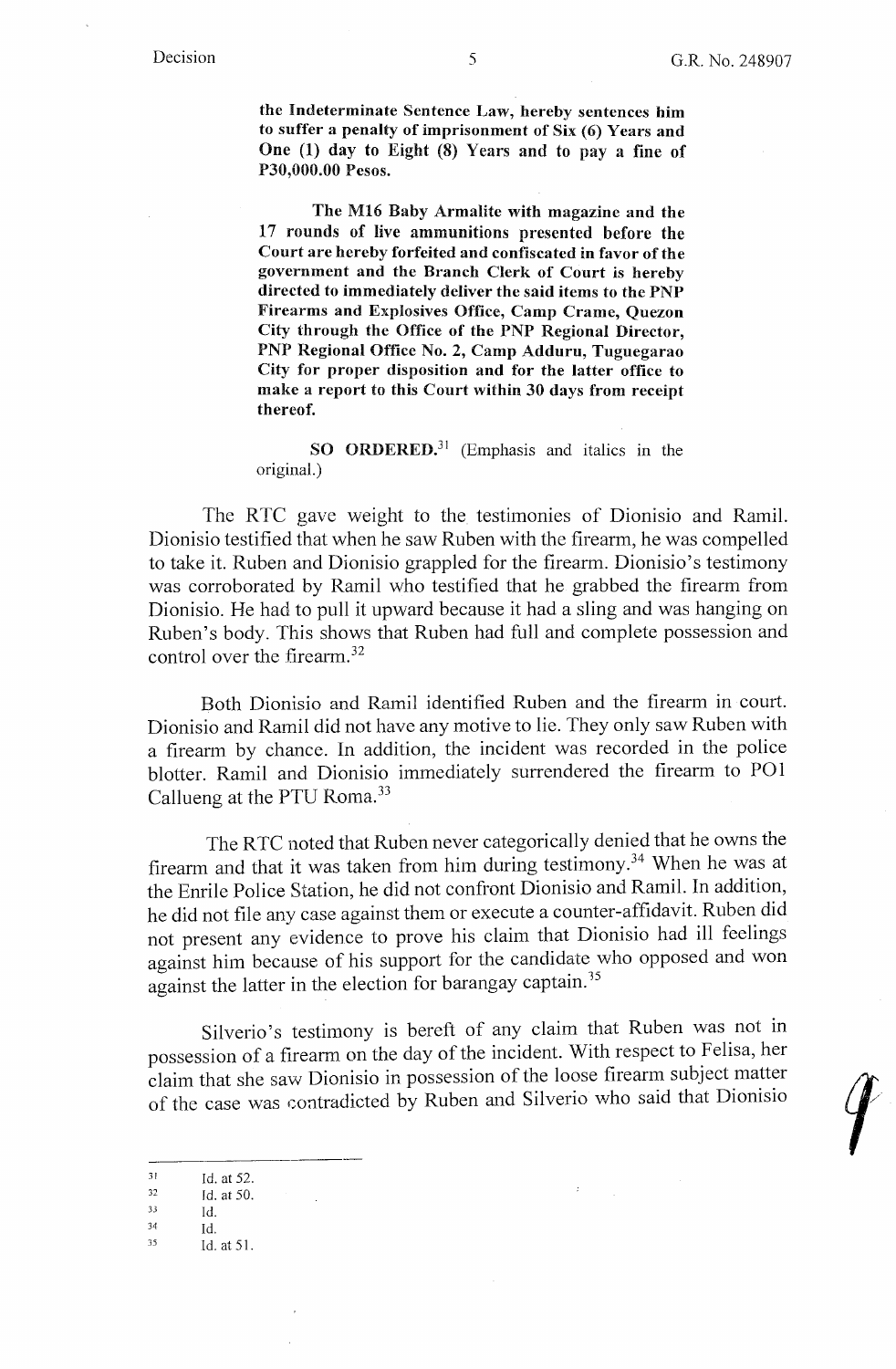was actually carrying a .45 caliber pistol. Hence, the RTC did not give credence to Felisa's testimony.<sup>36</sup>

No evidence was presented to show that Ruben was a licensed firearm holder or that he had the permit to carry the firearm outside of his residence. The firearm itself is not licensed and registered according to the PNP Firearms and Explosives Office. Accordingly, the RTC found sufficient evidence to convict Ruben of the crime charged against him.<sup>37</sup>

Ruben filed a motion for reconsideration. When the RTC denied it, he appealed to the  $CA.^38$ 

# Ruling of the Court of Appeals

The CA affirmed the ruling of the RTC but modified it in its December 14, 2018 Decision: <sup>39</sup>

> **WHEREFORE,** the judgment of conviction of Regional Trial Court, Second Judicial Region, Tuguegarao City, Cagayan, Branch 1, in Criminal Case No. 14203, is hereby **AFFIRMED with MODIFICATION** in that accused-appellant Ruben De Guzman y Lazano is sentenced to suffer a penalty of imprisonment of four  $(4)$  years, two  $(2)$ months and one (1) day of *prision correccional,* as minimum, to seven (7) years of *prision mayor,* as maximum.

> > **SO ORDERED.<sup>40</sup>**(Emphasis supplied.)

The CA held that all the elements for violation of PD 1866, as amended, were proven in this case. *First,* the prosecution's witnesses testified that they saw that Ruben had a baby armalite hanging on his body. The firearm was identified in court. *Second,* Police Chief Inspector Rodrigo Benedicto Sarmiento of the Firearms and Explosives Division, Camp Crame, Quezon City certified that Ruben was not registered or licensed to hold any firearm. <sup>41</sup> With respect to Ruben's *animus possidendi,* it was established by his act of threatening Jones and carrying a firearm afterwards without a license. He ran away when the firearm was taken from him. The CA found no reason to disturb the assessment made by the RTC as to the credibility of the witnesses presented and the weight that should be given to their respective testimonies.<sup>42</sup>

Nonetheless, the CA modified the penalty and applied Act No. 4103, or the Indeterminate Sentence Law, because the penalties under PD 1866 were taken from the Revised Penal Code. The penalty for illegal possession of a high-powered fireann is *prision mayor* in its minimum period. The penalty

- 36 Id.<br>
37 Id. at 51-52.<br>
38 *Rollo*, p. 45.<br>
39 Id. at 42-50.<br>
40 Id. at 49.<br>
42 Id. at 48.
- 
-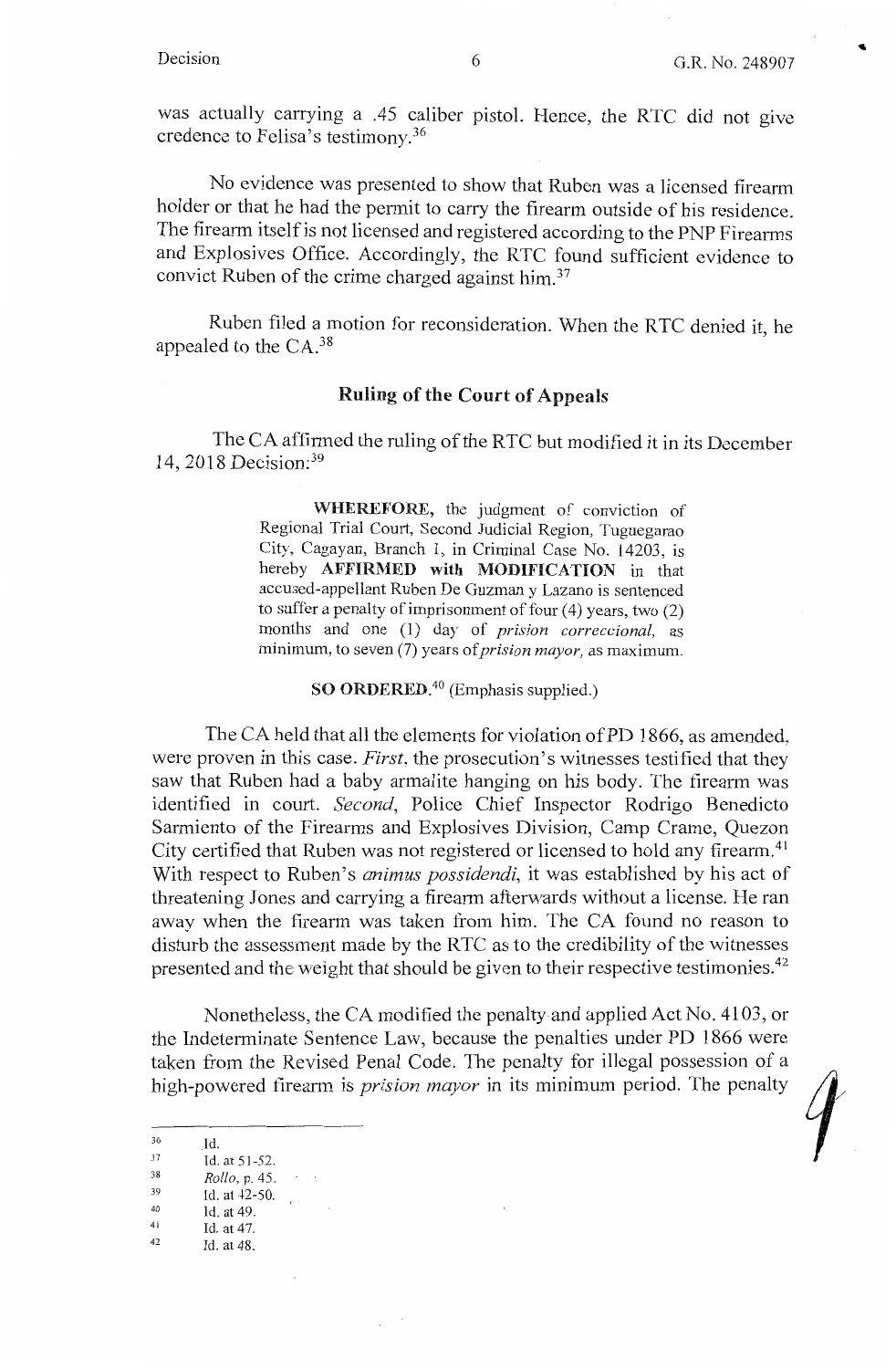next lower in degree is *prision correccional* in its maximum period, or four (4) years, two (2) months and one (1) day to six (6) years. Since there is no aggravating or mitigating circumstance, the maximum penalty should be taken from the medium period of *prision mayor* minimum, or six (6) years, eight  $(8)$  months, and one  $(1)$  day to seven  $(7)$  years and four  $(4)$  months. Thus, the indeterminate penalty of imprisonment of Ruben should be four (4) years, two (2) months, and one (1) day of *prision correccional* as minimum to seven (7) years of *prision mayor* as maximum. <sup>43</sup>

Ruben filed a motion for reconsideration. After the CA denied it, he filed a motion for extension of time to file petition for review on *certiorari<sup>44</sup>* and petition for review on *certiorari* before this Court. 45

*First*, Ruben assailed the testimonies of the prosecution's witnesses. None of them testified that they saw him holding the firearm before he and Dionisio grappled for it. They did not explain this lapse.<sup>46</sup> They also failed to mention that George, Roman, and Dionisio's other relatives were present during the incident.  $47$  Moreover, it is incredulous that Ramil was easily able to remove the firearm from two adult men without being knocked over.<sup>48</sup> and that Dionisio did not sustain any injury from the altercation. In contrast, Ruben's injury proves that he was at the receiving end of a one-sided fight.<sup>49</sup> Ramil said that he never saw Ruben with a firearm or knew that he owned one prior to this incident. 50

Ruben argued that the CA should have given weight instead to the testimony of Silverio who is not related to Ruben, unlike Ramil who is Dionisio's first cousin. Silverio said that he did not see Ruben with a gun.<sup>51</sup>

*Second,* Ruben questioned whether the firearm that was supposedly taken from him was the same firearm that was presented in court. The firearm was not marked by Dionisio or Ramil.  $PO1$  Callueng, who received the firearm from Dionisio, also failed to place markings on it. He turned it over to a certain SPO3 Asuncion who was not presented in court.<sup>52</sup>

Dionisio, Ramil, and PO1 Callueng were also inconsistent regarding the description of the firearm. Dionisio said that the handle and the barrel had a *batik-batik* design while Ramil said that the *batik-batik* design was painted on the butt, handle, and barrel of the firearm. As for PO1 Callueng, he described the firearm as a "camouflage M16 rifle with one magazine." $53$ 

43 Id. at 49.<br>44 Id. at  $3-4$ <br>45 Id. at  $9-3$ Id. at 9-35. 46 Id. at 18-20.<br>
47 Id. at 23.<br>
48 Id. at 22.<br>
49 Id. at 23.<br>
50 Id. at 20.<br>
51 Id. at 20-22.<br>
52 Id. at 25.<br>
53 Id. at 25-26.

 $\ddot{\phantom{0}}$ 

 $\overline{\phantom{a}}$ 

 $\tau$  .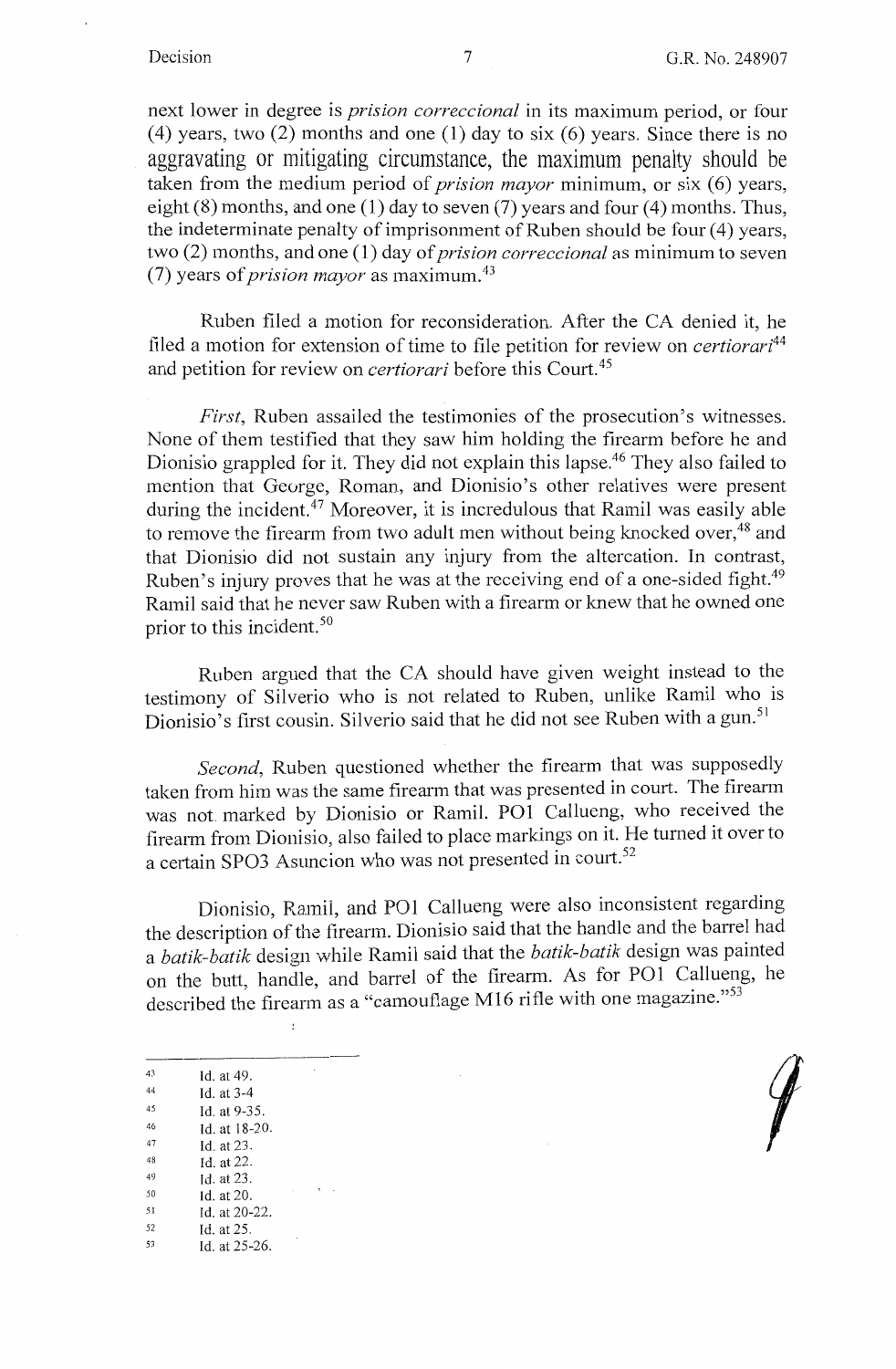*Third,* Ruben argued that *animus possidendi* was not established in this case. Jones did not testify to prove that Ruben threatened him. Even ifhe did, Ruben did not threaten him specifically with the firearm.<sup>54</sup> Also, Ruben reiterated that none of the prosecution's witnesses saw him holding the firearm before he and Dionisio grappled for it. The same witnesses also failed to state that they were in danger simply because Ruben was carrying a firearm.<sup>55</sup> Moreover, Dionisio and Ramil had no right or moral obligation to take away the firearm of any person who is peacefully possessing it.<sup>56</sup>

Respondent filed a Comment.<sup>57</sup> Respondent pointed out that the findings of the trial court on the credibility of witnesses should be respected, especially when it is affirmed by the CA. The findings of the RTC and the CA in this case undeniably established that Ruben committed the crime charged.<sup>58</sup> Ruben failed to show that respondent's witnesses were motivated by ill-will in testifying against him. Further, Ruben's arguments are full of denials. A denial, if unsubstantiated by clear and convincing evidence, is negative and self-serving evidence, which deserves no weight in law and cannot be given greater evidentiary value over the testimonies of credible witnesses who testify on affirmative matters. As such, respondent prayed for the dismissal of the petition.<sup>59</sup>

#### **Issue**

The issue in this case is whether the CA erred in affirming the conviction of Ruben for violating PD 1866.

### **Ruling of the Court**

We grant the petition.

The factual findings of the RTC, especially when affirmed by the CA, are generally respected by this Court. However, when some facts or circumstances of weight were overlooked, misapprehended or misinterpreted so as to materially affect the disposition of the case, then the Court must review such findings. 60 Such is the case here.

The unauthorized possession of an M16 baby armalite with caliber 5.56mm and ammunition is penalized under paragraph 2 of PD 1866, as amended by R.A. 8294, which provides:

<sup>54</sup>  Id. at 26-27

<sup>55</sup>  Id. at 31-32.

<sup>56</sup>  Id. at 32.

<sup>57</sup>  58 Id. at 79-92.

<sup>59</sup>  Id. at 82-85.

Id. at 85-86.

<sup>60</sup>  See *People v. Manzano,* 827 Phil. 113, 126(2018).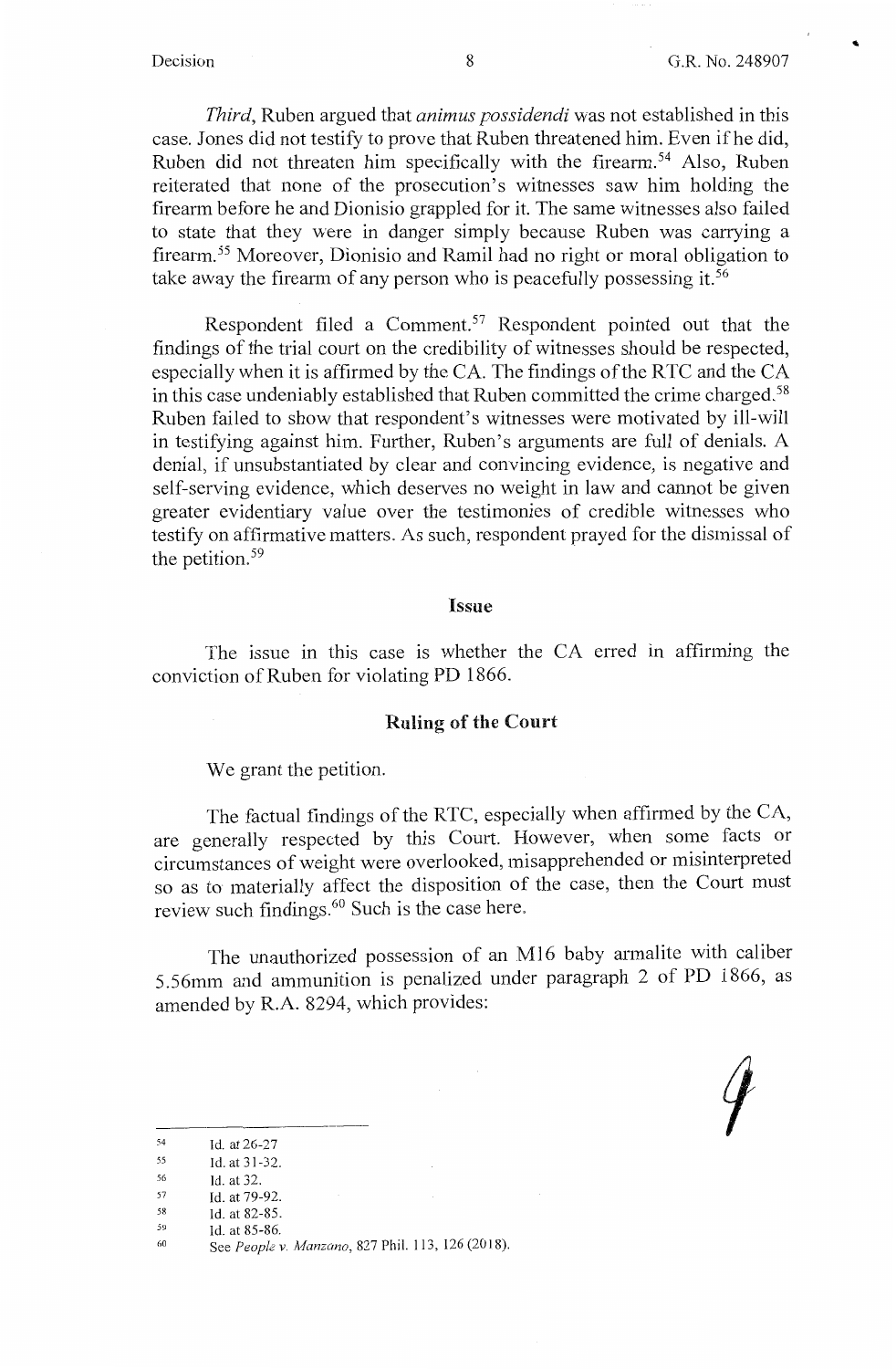Section 1. *Unlawful Manufacture, Sale, Acquisition, Disposition or Possession of Firearms or Ammunition or*  Instruments Used or Intended to be Used in the Manufacture *of Firearms or Ammunition.* - x x x

The penalty of *prision mayor* in its minimum period and a fine of Thirty thousand pesos (P30,000) shall be imposed if the firearm is classified as high powered firearm which includes those with bores bigger in diameter than .38 caliber and 9 millimeter such as caliber .40, .41, .44, .45 and also lesser calibered firearms but considered powerful such as caliber .357 and caliber .22 center-fire magnum and other firearms with firing capability of full automatic and by burst of two or three: *Provided, however,* That no other crime was committed by the person arrested. x x x

The essential elements of the crime of illegal possession of firearms and ammunitions under the foregoing provision are: (1) the existence of subject firearm; and (2) the fact that the accused who possessed or owned the same does not have the corresponding license for it.<sup>61</sup> There is no question as to the presence of the first element, namely the existence of the M16 baby armalite with magazine and 17 rounds of live ammunition. The M16 baby armalite with serial no. 418831 was offered in evidence as Exhibit "J" while its magazine was offered as Exhibit "K." The 17 live ammunitions were offered in evidence as Exhibit "L."<sup>62</sup> The Clerk of Court of the RTC acknowledged receipt of these items on September 26, 2012.<sup>63</sup>

The same cannot be said for the second element which requires two factors: (1) the accused possessed or owned the firearm; and (2) he or she does not have the corresponding license for it. Possession covers not only actual physical possession but also constructive possession or the subjection of the thing to one's control and management. In addition, possession must be coupled with *animus possidendi* or intent to possess on the part of the accused. *Animus possidendi* is a state of mind, the presence or determination of which is largely dependent on attendant events in each case and may be inferred from the prior or contemporaneous acts of the accused, as well as the surrounding circumstances.<sup>64</sup>

The RTC and the CA found that the evidence presented by respondent sufficiently proved that Ruben was in possession of the M16 baby armalite with magazine and live ammunition, and that he has no corresponding license to possess it. While it was admitted by the parties that the firearm is unlicensed, We are not convinced that Ruben was in possession of the subject firearm. Ruben's account of what transpired on December 25, 2010 is more credible than that of respondent's. Ruben was on his way home when Dionisio, George, and Roman attacked him. Silverio witnessed this incident. Felisa likewise said that Ruben came home with blood on his face. Neither of

<sup>6)</sup>  *Jacaban v. People,* 756 Phil. 523, 531 (2015).

<sup>62</sup>  Records, p. 145.

<sup>63</sup>  Id. at 117.

<sup>64</sup>  Id. at 145.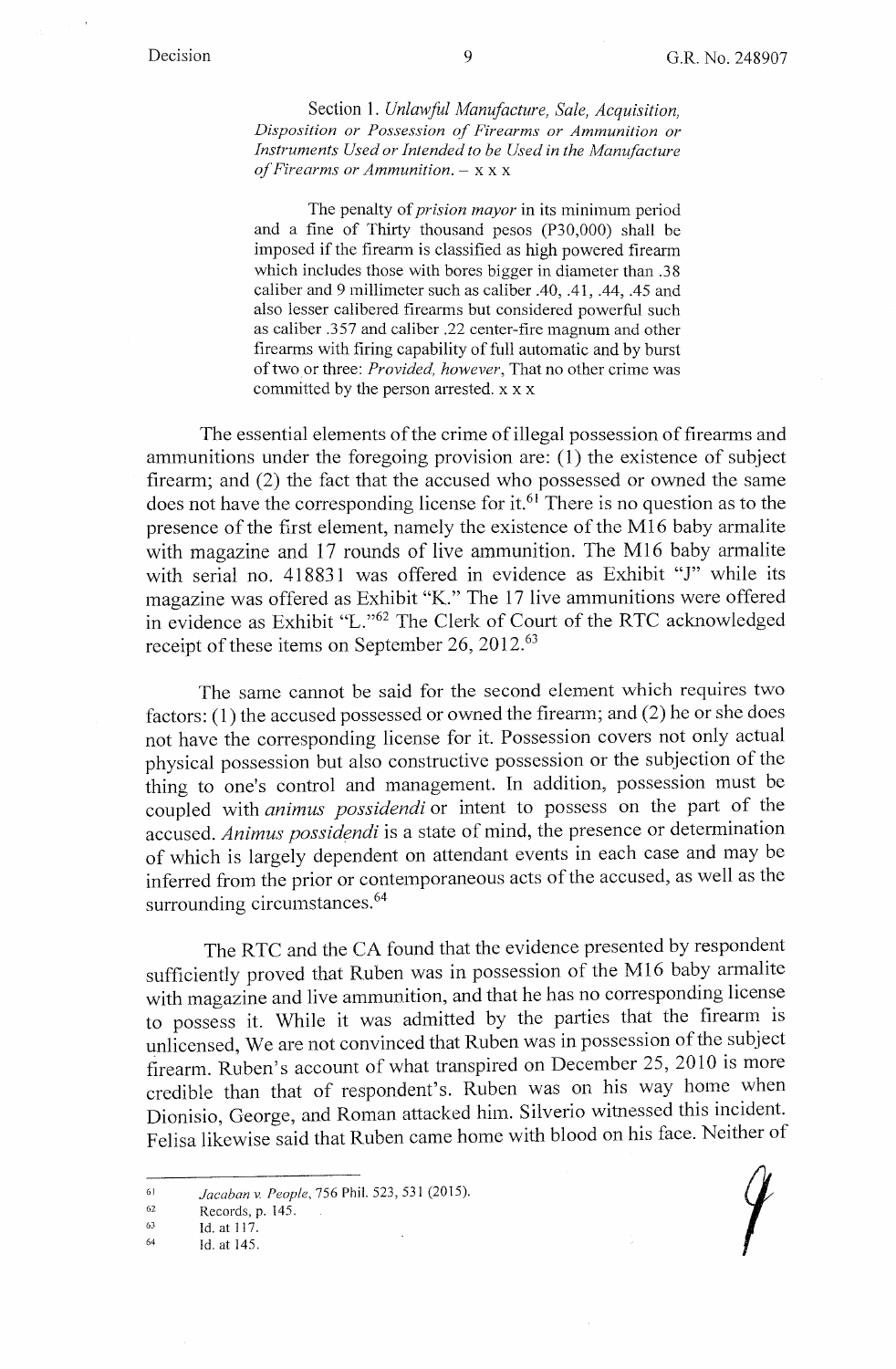...

them saw Ruben with a firearm on the day of the incident. Dr. Danao confirmed that he examined Ruben and found a two-centimeter lacerated wound on his right eyebrow. The parties even admitted that Ruben sought medical treatment on December 25,2010.

Notably, Dionisio is the godfather of Felisa's child,<sup>65</sup> but both Felisa and Silverio do not appear to be related to Ruben. They are disinterested parties who simply recounted what they saw on December 25, 2010. To Our mind, Ruben was able to establish that he was not carrying a firearm with magazine and live ammunition. In fact, he was mauled on his way home. The courts *a quo* therefore erred in relying on the testimonies of Dionisio and Ramil. POI Callueng and SPO3 Calimag's testimonies cannot be given weight as well because they merely relied on what was reported to them and arrested Ruben without verifying if it is true.

All told, respondent failed to prove the guilt of Ruben for the crime charged against him. Consequently, Ruben must be acquitted.

**WHEREFORE, the petition is <b>GRANTED**. The Decision dated December 14, 2018 and the Resolution dated July 8, 2019 of the Court of Appeals in CA-G.R. CR No. 40111 are **REVERSED** and **SET ASIDE.**  Petitioner Ruben De Guzmany Lazano is **ACQUITTED** of the crime charged against him.

### **SO ORDERED.**

Associate Justice